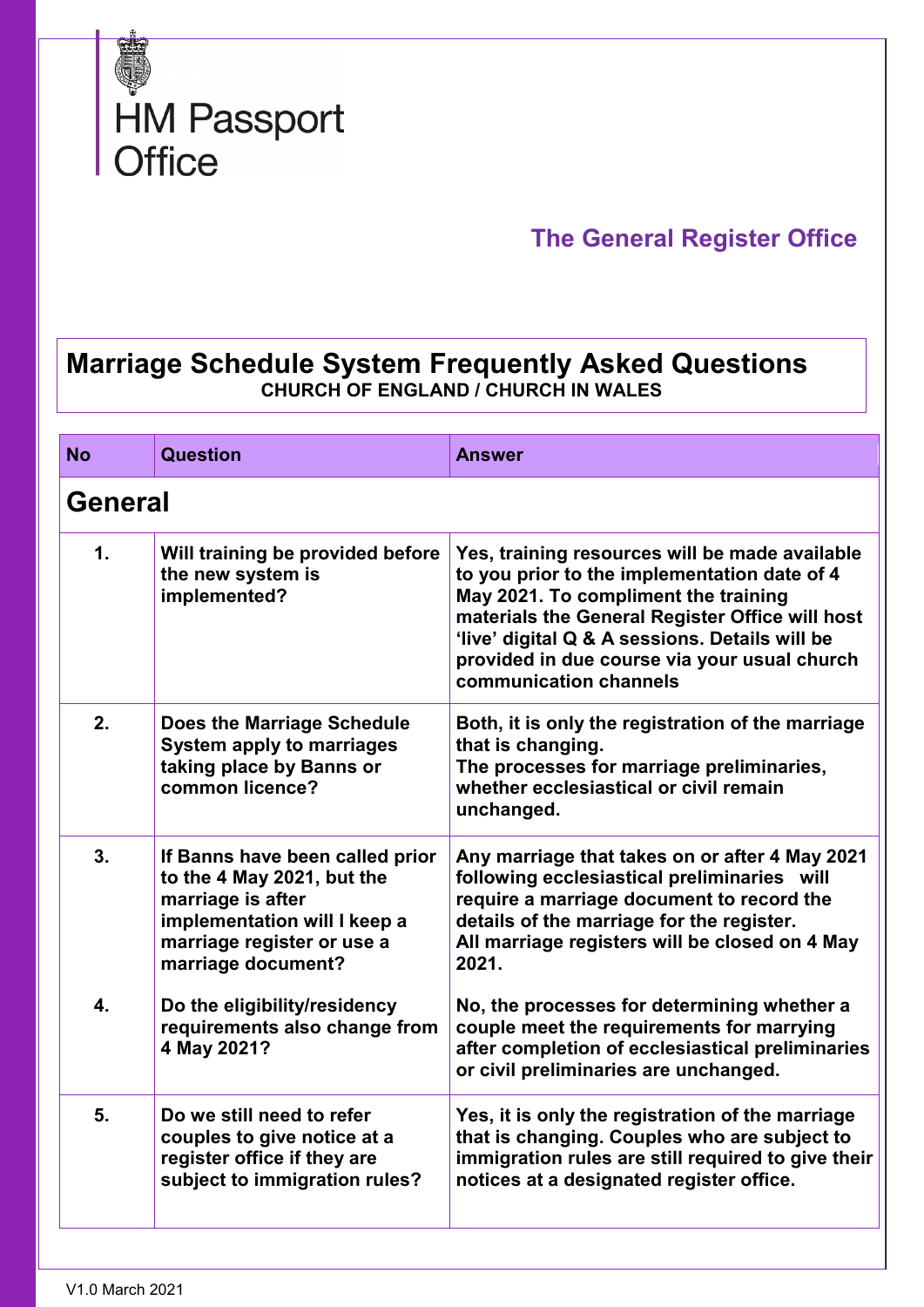| <b>No</b> | <b>Question</b>                                                                                                                        | Answer                                                                                                                                                                                                                                                                                                                                                                                                                                                                                      |
|-----------|----------------------------------------------------------------------------------------------------------------------------------------|---------------------------------------------------------------------------------------------------------------------------------------------------------------------------------------------------------------------------------------------------------------------------------------------------------------------------------------------------------------------------------------------------------------------------------------------------------------------------------------------|
| 6.        | How do I get the marriage<br>document?                                                                                                 | The type and print marriage document will be<br>made available shortly on the LRSA website<br>which is hosting the training material.<br>The Church of England Evangelism and<br>Discipleship Team will also be providing a<br>printable marriage document as part of the<br>the Live Events Diary.<br>If a manual form is preferred, the type and print<br>template can be printed as a blank form.<br>Using the type and print option will help to<br>avoid illegible handwriting issues. |
| 7.        | How do I create a marriage<br>document?                                                                                                | The details in the marriage document will be<br>completed from the information contained in<br>the banns or licence documentation. The<br>marriage document must be completed and<br>issued prior to the marriage                                                                                                                                                                                                                                                                           |
| 8.        | What happens when a couple<br>have given civil preliminaries<br>for an Anglican marriage?                                              | The Local Registration Service (LRS) will issue<br>a marriage schedule, and the couple will take it<br>to the Church for the incumbent to check the<br>details prior to the ceremony. Local<br>arrangements may be in place with the church<br>to receive the paperwork direct, for those<br>couples who are subject to immigration<br>referral.                                                                                                                                            |
| 9.        | If the couple used civil<br>preliminaries, do I have to<br>create a marriage document<br>from the details on the marriage<br>schedule? | No, you will use the marriage schedule issued<br>by the register office to record the details of<br>the marriage.                                                                                                                                                                                                                                                                                                                                                                           |
| 10.       | Can the register office issue a<br>marriage document for an<br>Anglican marriage after banns<br>or licence?                            | The member of the clergy who is to solemnize<br>the marriage must issue the marriage<br>document or ensure that it is issued and<br>provided to them. This means that you are<br>required to issue the marriage document<br>yourself, but you can ask a lay official such as<br>your church warden to prepare the paperwork<br>on your behalf.                                                                                                                                              |
| 11.       | Are the marriage document and<br>marriage schedule legal<br>documents?                                                                 | Yes, both forms will be prescribed in<br>regulations.                                                                                                                                                                                                                                                                                                                                                                                                                                       |
| 12.       | Are the details for the marriage<br>document the same as current<br>marriage registers?                                                | No, the legislation has introduced some<br>changes in the registration details. For<br>example, each party to the marriage may<br>include up to 4 parents each on the marriage                                                                                                                                                                                                                                                                                                              |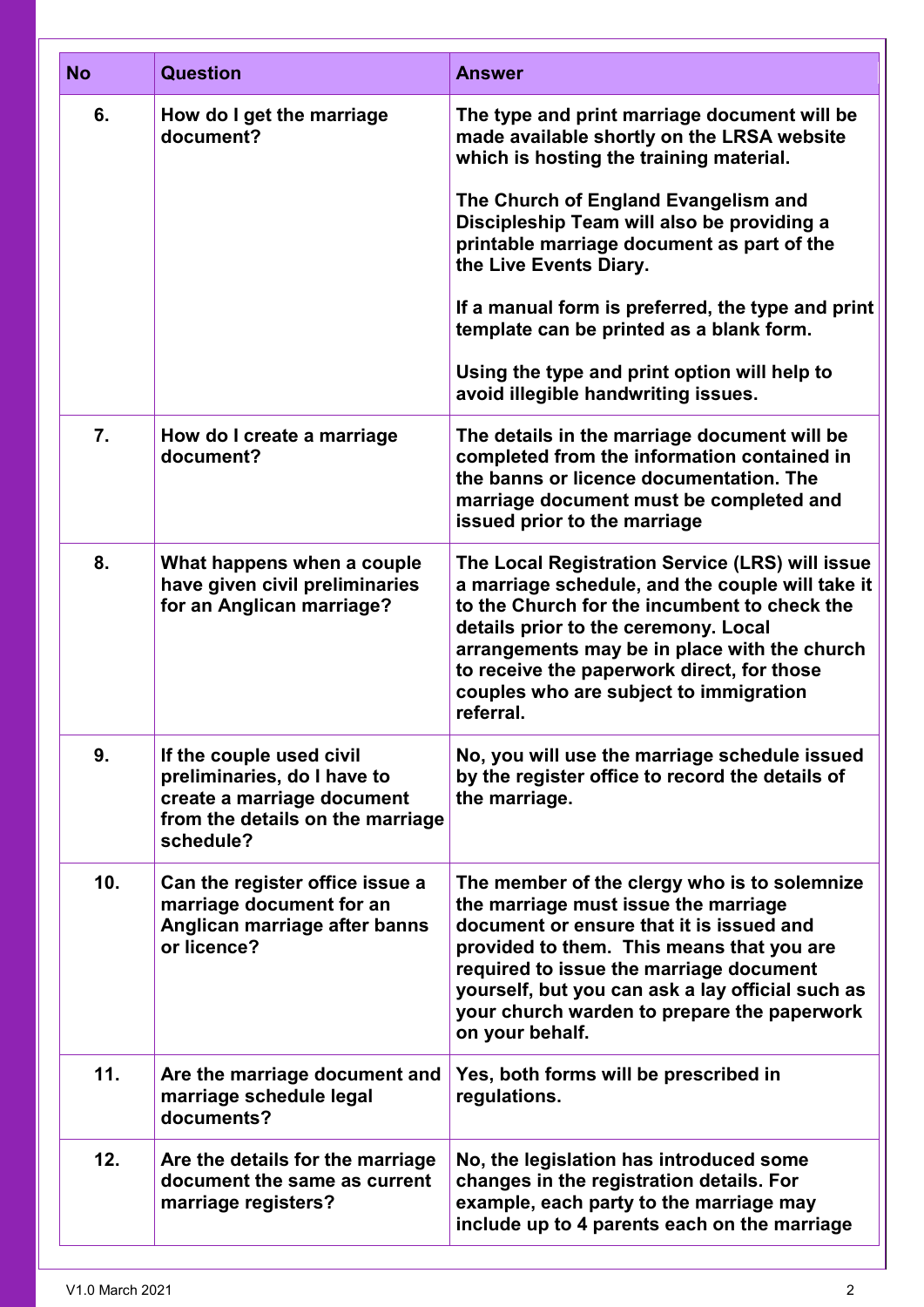| <b>No</b> | <b>Question</b>                                                                                                      | <b>Answer</b>                                                                                                                                                                                                                                                                                                                                                                                                     |
|-----------|----------------------------------------------------------------------------------------------------------------------|-------------------------------------------------------------------------------------------------------------------------------------------------------------------------------------------------------------------------------------------------------------------------------------------------------------------------------------------------------------------------------------------------------------------|
|           |                                                                                                                      | document i.e. mother, father or parent.<br>The dates of birth will be recorded in the<br>marriage document and registration rather<br>than ages of the couple.                                                                                                                                                                                                                                                    |
| 13.       | Is there a set order that the<br>mother, father or parent's<br>details must be recorded on the<br>marriage document? | No, it is the choice of each party which order<br>the details are recorded on the marriage<br>document and who is named.                                                                                                                                                                                                                                                                                          |
| 14.       | Will contact details for the<br>Clergy be included on the<br><b>Marriage Document?</b>                               | No.                                                                                                                                                                                                                                                                                                                                                                                                               |
| 15.       | What happens if the marriage<br>document or schedule is lost or<br>damaged prior to the marriage?                    | Legislation allows for the marriage document<br>or marriage schedule to be reissued.                                                                                                                                                                                                                                                                                                                              |
| 16.       | Will there be guidance for<br>couples with clear<br>instructions?                                                    | Yes, guidance materials for couples will be<br>available including leaflets in advance of<br>implementation and information on<br>www.gov.uk as the changes are implemented                                                                                                                                                                                                                                       |
| 17.       | What is the cost of<br>implementation of this system<br>for the couple?                                              | The system itself does not bring any additional<br>charge to the couple. The cost for the marriage<br>will remain the same. There is no charge for<br>registering the marriage.                                                                                                                                                                                                                                   |
|           |                                                                                                                      | The certificate fee also remains unchanged.<br>In future a certificate may be purchased for the<br>appropriate fee from the register office or the<br><b>General Register Office.</b><br>Introduction of the schedule system brings<br>with it the closure of the registers and return of<br>the secure certificate stock. It will therefore no<br>longer be possible to purchase certificates<br>from the church |
| 18.       | Are the document/schedule<br>serial numbered on special<br>paper?                                                    | No, the marriage document and marriage<br>schedule will be printed on plain white A4<br>paper.                                                                                                                                                                                                                                                                                                                    |
| 19.       | Are the Clergy required to copy<br>and retain the marriage<br>documents and schedules?                               | No there is no requirement for you to retain<br>any copies of marriage documents and<br>schedules. The document will be submitted to<br>the register office, who will register the event<br>and retain the signed documentation.                                                                                                                                                                                  |
| 20.       | Wouldn't it be so much easier<br>and cheaper to go back and re-<br>print the marriage registers?                     | In 2014, then Prime Minister, David Cameron<br>asked the General Register Office to look at all<br>options and impacts for modernising marriage<br>registration. The cost for collecting current                                                                                                                                                                                                                  |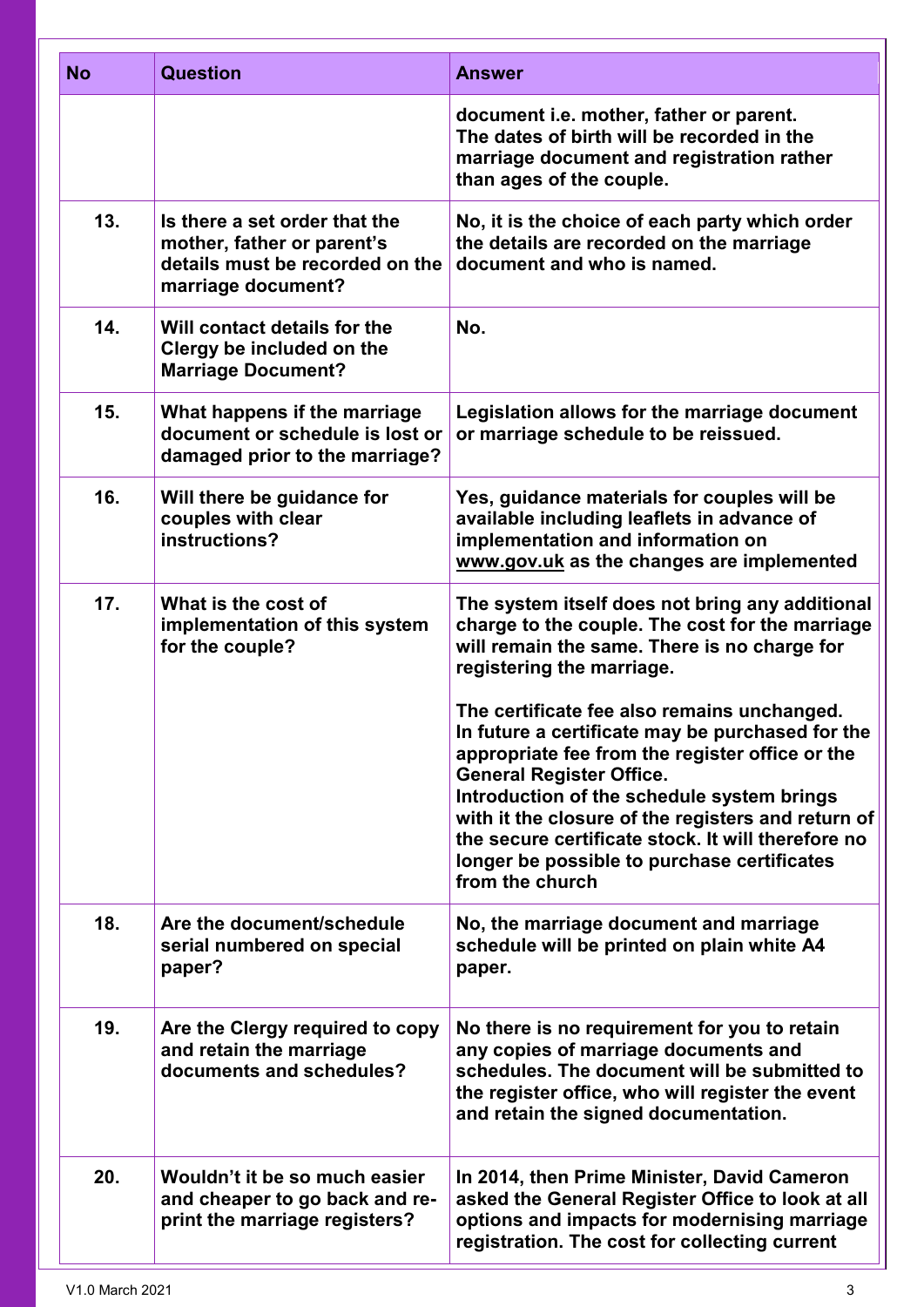| <b>No</b> | <b>Question</b>                                                                                                                        | <b>Answer</b>                                                                                                                                                                                                                                                                                                             |
|-----------|----------------------------------------------------------------------------------------------------------------------------------------|---------------------------------------------------------------------------------------------------------------------------------------------------------------------------------------------------------------------------------------------------------------------------------------------------------------------------|
|           |                                                                                                                                        | registers and replacing some 80 000 new ones<br>was at the time considered excessive.                                                                                                                                                                                                                                     |
| 21.       | What will happen if there is a<br>system outage when the couple<br>attends the register office to<br>collect their paperwork?          | The Registration On-Line (RON) system has<br>been in operation as part of civil registration<br>for over 15 years and has proved to be a stable<br>and reliable system.<br>However, there are contingencies in place with<br>the Local Registration Service and the General<br>Register Office should local issues arise. |
| 22.       | Is there still an assumption that<br>women will change their<br>surname to the male?                                                   | There is currently no legal requirement for a<br>either party to change their surname after<br>marriage. It would be up to the couple to make<br>that decision.                                                                                                                                                           |
| 23.       | In terms of parent details could<br>it be neither<br><b>Mother/Father/Parent recorded</b><br>e.g.: grandfather?                        | No, only a mother, father or parent including<br>step-parent may be recorded. It should be<br>recognised that this may be a sensitive area<br>for some couples.                                                                                                                                                           |
| 24.       | What order should the mother,<br>father, parents be entered on<br>the marriage document?                                               | The order in which parents are entered on the<br>marriage document or schedule and will<br>appear in the registration is the choice of the<br>relevant party to the marriage.                                                                                                                                             |
| 25.       | Do all parent details need to be<br>included?                                                                                          | It is the choice of the relevant party how many<br>and who they record in the mother, father,<br>parent space.<br>It is not mandatory to record details in space 7<br>of the marriage document or schedule.<br>However, a maximum of 4 per party to the<br>marriage may be entered.                                       |
| 26.       | Why haven't you got separate<br>space for the Mother/Father so<br>you can distinguish between<br>them?                                 | There is no requirement to distinguish<br>between mother/father/parent on the marriage<br>document or marriage schedule.                                                                                                                                                                                                  |
| 27.       | There is no reference to how<br>long the person has lived at the<br>address detailed on the<br>marriage document or schedule<br>– why? | The regulations do not require the information<br>to be recorded in the registration.<br>Please see QA no 4 above.                                                                                                                                                                                                        |
| 28.       | How will couples with low<br>literacy skills be supported?                                                                             | Support should be provided in the same way<br>as it is now.                                                                                                                                                                                                                                                               |
| 29.       | What happens in a time of<br>interregnum, when no priest<br>lives in the parish for some<br>time?                                      | This would be a matter for Church to resolve.                                                                                                                                                                                                                                                                             |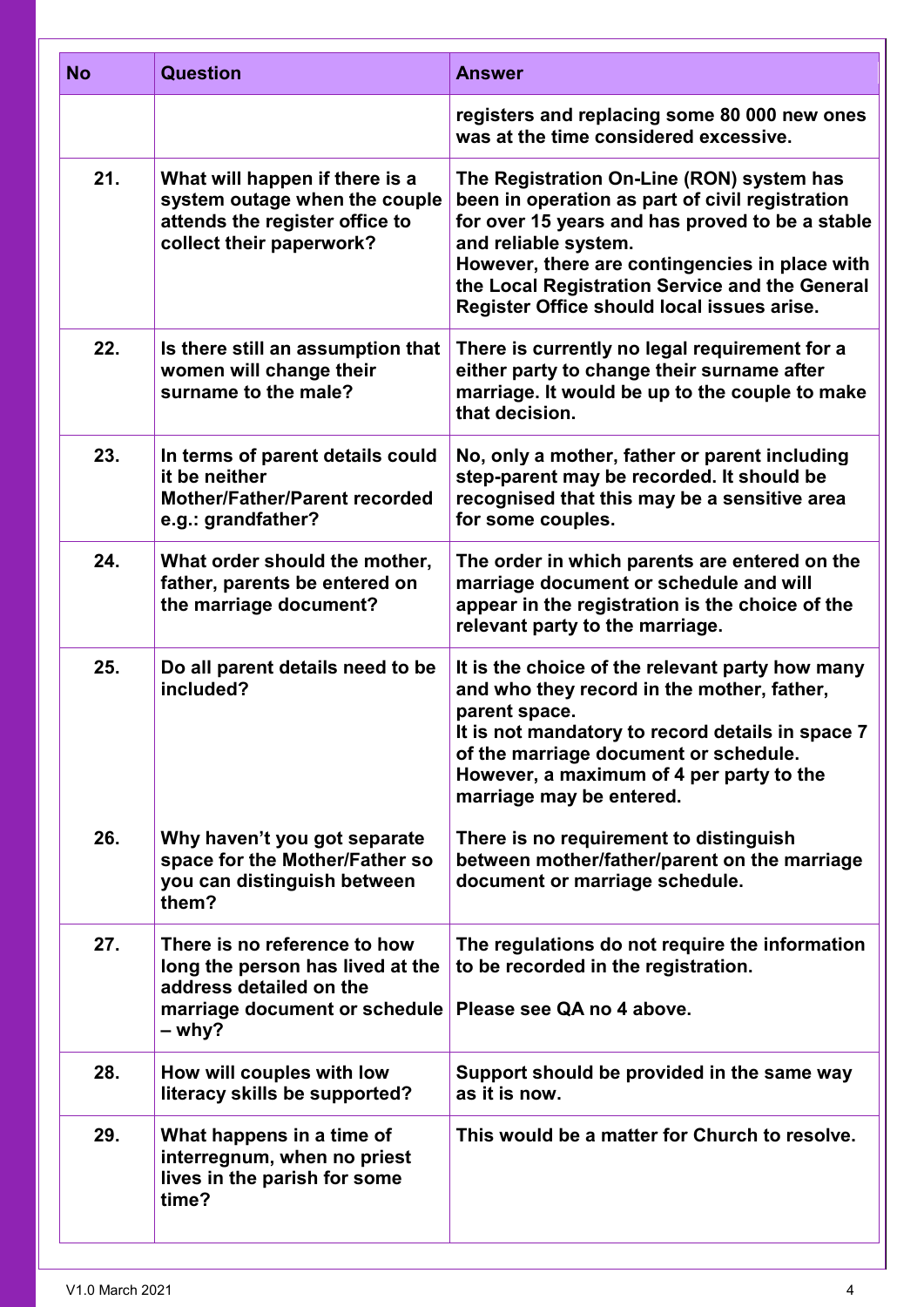| <b>No</b> | <b>Question</b>                                                                                                                                                                       | Answer                                                                                                                                                                                                                                                                                                                                     |
|-----------|---------------------------------------------------------------------------------------------------------------------------------------------------------------------------------------|--------------------------------------------------------------------------------------------------------------------------------------------------------------------------------------------------------------------------------------------------------------------------------------------------------------------------------------------|
| 30.       | Will it be possible to update or<br>amend the type and print<br>versions of the documents?<br>Further to this is there a way of<br>directly sending this form or<br>alert to the LRS? | Yes, the forms can be amended before they are<br>signed by the couple and their witnesses and<br>before the marriage is entered on to the<br>registration online system Amendments<br>should be initialled by the couple.<br>Regulations do not currently provide for the<br>electronic return of the document once it has<br>been signed. |
| 31.       | Are bi-lingual arrangements<br>remaining the same?                                                                                                                                    | There will be no changes to language<br>guidelines, this process remains unchanged.                                                                                                                                                                                                                                                        |
| 32.       | Is it possible to keep a copy of<br>the completed type and print<br>document as the Churches<br>records?                                                                              | <b>Copies of completed marriage documents</b><br>should not be kept. The Church of England<br>and the Church in Wales will be providing a<br>Register of Marriage Services in order to keep<br>a record of marriages that have taken place in<br>the church or chapel.                                                                     |
| 33.       | Is the type and print form<br>produced on plain A4 white<br>paper?                                                                                                                    | Yes, there is no special or coloured paper<br>required.                                                                                                                                                                                                                                                                                    |
| 34.       | Will we still be able to complete<br>these forms manually?                                                                                                                            | Yes, there will always be a facility to complete<br>the marriage document manually if you wish.                                                                                                                                                                                                                                            |
|           | <b>Marriage service and registration</b>                                                                                                                                              |                                                                                                                                                                                                                                                                                                                                            |
| 35.       | If no registration will take place<br>on the day of the marriage,<br>when are the couple legally<br>married?                                                                          | There is no change to the significance or<br>legality of the ceremony by the rites of the<br>Church.<br>The registration is a record of the event and is<br>an administrative function only.                                                                                                                                               |
| 36.       | If there are no marriage<br>registers how will the marriage<br>be registered?                                                                                                         | The information from the completed, signed<br>marriage document or marriage schedule will<br>be entered into the electronic marriage register<br>by the Local Registration Service.                                                                                                                                                        |
| 37.       | Will guidance be provided<br>around the completion of the<br>marriage document and<br>capturing details and<br>signatures?                                                            | Yes, the General Register Office will update the<br>Guidance for the Clergy and provide training<br>materials prior to the implementation date of 4<br>May 2021. This will include a specific guidance<br>on how to complete the marriage document.                                                                                        |
| 38.       | What will happen in the<br>marriage service where the<br>couple currently sign the<br>registers?                                                                                      | You will still invite the couple and witnesses to<br>sign the marriage document or marriage<br>schedule in the same way they would have<br>signed the marriage registers.                                                                                                                                                                  |
| 39.       | Is registration ink to be used on                                                                                                                                                     | Yes, registration ink must be used.                                                                                                                                                                                                                                                                                                        |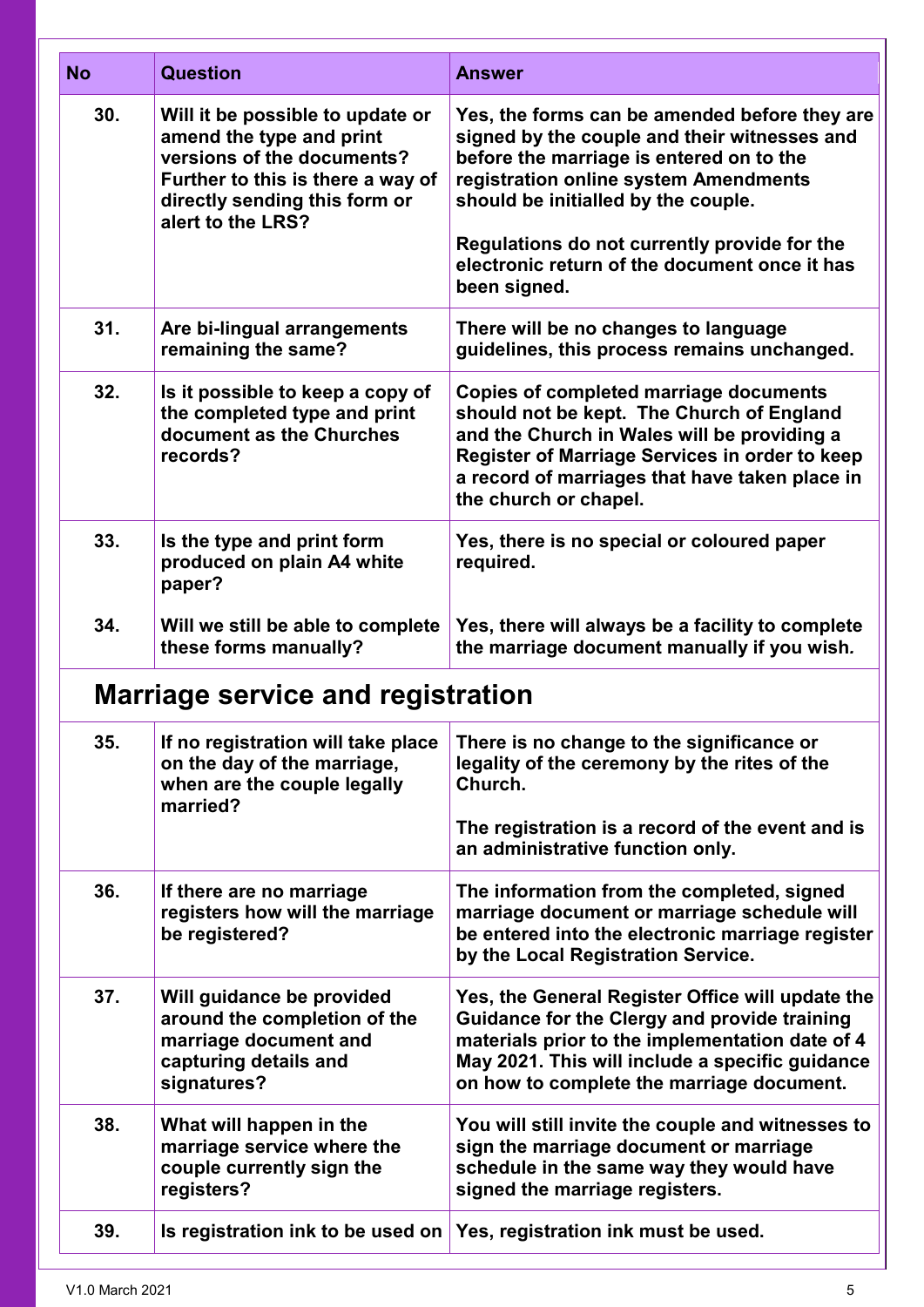| <b>No</b>                           | <b>Question</b>                                                                                                                                                     | Answer                                                                                                                                                                                                                                                                                                                                                                                                                                                                                                                                         |  |
|-------------------------------------|---------------------------------------------------------------------------------------------------------------------------------------------------------------------|------------------------------------------------------------------------------------------------------------------------------------------------------------------------------------------------------------------------------------------------------------------------------------------------------------------------------------------------------------------------------------------------------------------------------------------------------------------------------------------------------------------------------------------------|--|
| 40.                                 | the marriage document or<br>marriage schedule?<br>Who is responsible for taking<br>the completed marriage<br>document to the register office<br>after the marriage? | It is the responsibility of the officiating clergy<br>to return the completed marriage document /<br>marriage schedule to the register office within<br>21 days of the marriage, for the registration to<br>take place.                                                                                                                                                                                                                                                                                                                        |  |
| 41.                                 | What if there is an error and we<br>need to make an amendment to<br>the marriage document or<br>schedule before the couple<br>sign it?                              | It is important to carry out the pre marriage<br>checks with the couple prior to the ceremony.<br>If an amendment is required, you should check<br>the details in the guidance for the Clergy<br>issued by the General Register Office which<br>explains what details may be amended and<br>how to carry amendments out before the<br>couple sign the documentation.                                                                                                                                                                           |  |
| 42.                                 | What do we need to do for<br>weddings that have been<br>booked to take place after the<br>system changes?                                                           | It will be for each minister to decided locally<br>how to advise the couples regarding the<br>changes prior to the day of the marriage.<br>Key points to consider:<br>Option to record up to 4 Mother/Father/Parent<br>details - as this may be contentious for some<br>couples' and time to consider the options<br>ahead of the wedding day may be welcomed.<br>They will not receive a certificate on the day of<br>the marriage.<br>A customer information leaflet will be available<br>to share with couples to explain these<br>changes. |  |
| Registers and marriage certificates |                                                                                                                                                                     |                                                                                                                                                                                                                                                                                                                                                                                                                                                                                                                                                |  |
| 43.                                 | Can I keep one of the green<br>marriage registers issued by<br>The General Register Office for<br>photos?                                                           | No, that isn't possible. The legislation requires<br>that the registers issued by The General<br>Register Office will be closed. The instructions<br>for closure and return of the registers are on<br>the LRSA website.                                                                                                                                                                                                                                                                                                                       |  |
| 44.                                 | How shall I return my registers<br>and certificate stock to?                                                                                                        | Your closure instructions as mentioned above<br>will provide advice on this process. You will<br>need to make your arrangements with your<br>local register office around the arrangements<br>for return of your registers and certificate<br>stock.                                                                                                                                                                                                                                                                                           |  |
| 45.                                 | Who is responsible for the<br>storage of the church registers<br>after they have been closed?                                                                       | The current arrangements will remain in place.                                                                                                                                                                                                                                                                                                                                                                                                                                                                                                 |  |
| 46.                                 | Do I still need to maintain my                                                                                                                                      | The Church of England and the Church in                                                                                                                                                                                                                                                                                                                                                                                                                                                                                                        |  |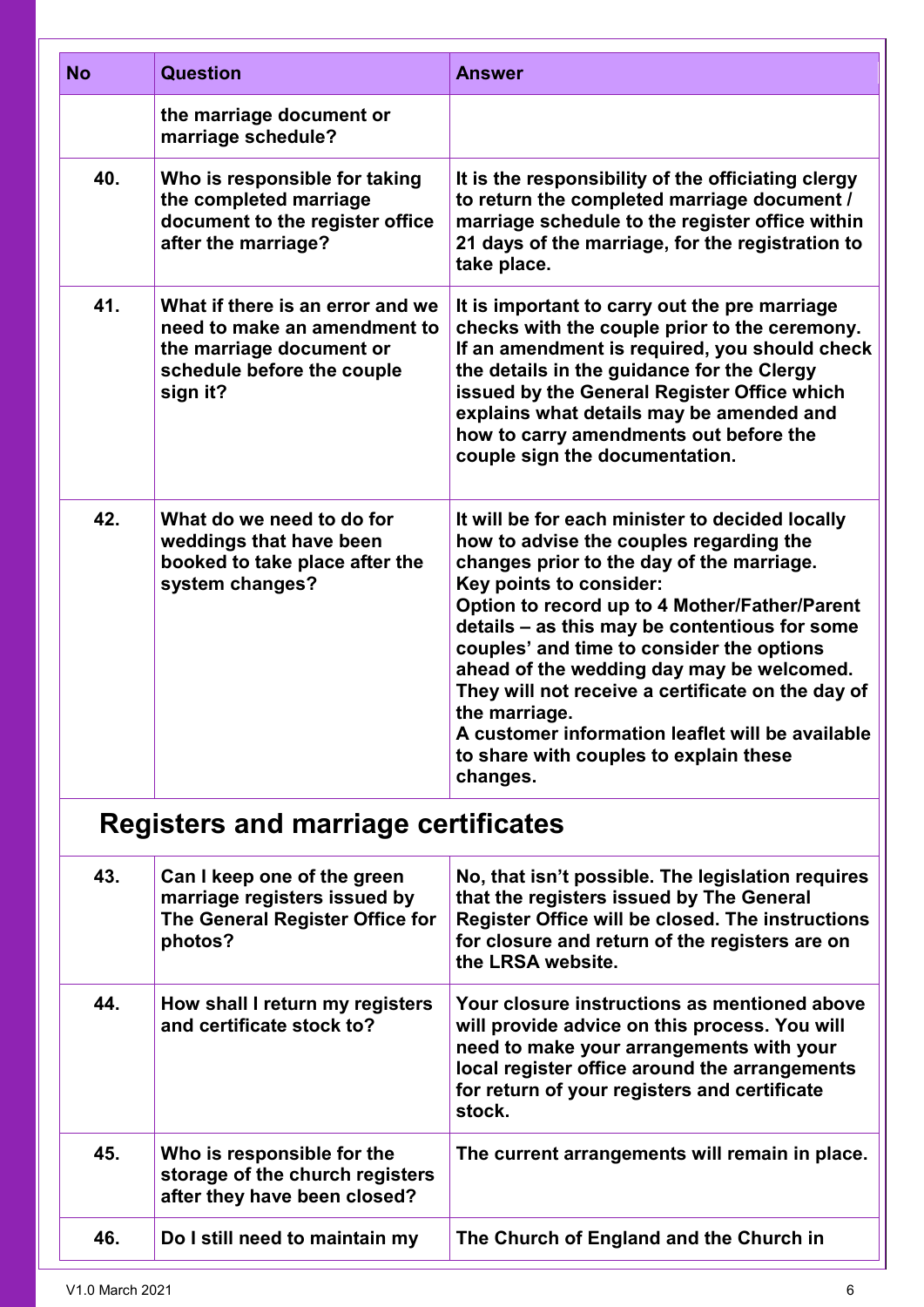| <b>No</b> | <b>Question</b>                                                                                                                                                         | <b>Answer</b>                                                                                                                                                                                                                                                                                                                                                                   |
|-----------|-------------------------------------------------------------------------------------------------------------------------------------------------------------------------|---------------------------------------------------------------------------------------------------------------------------------------------------------------------------------------------------------------------------------------------------------------------------------------------------------------------------------------------------------------------------------|
|           | Parish records for marriage?                                                                                                                                            | Wales will be providing a Register of Marriage<br>Services in order to keep a record of marriages<br>that have taken place in the church or chapel.                                                                                                                                                                                                                             |
| 47.       | Will I use the existing green<br>marriage registers provided by<br>the General Register Office for<br>my local records?                                                 | No, the legislation requires that the registers<br>issued by the General Register Office will be<br>closed. You will be provided with instructions<br>and support to do this.                                                                                                                                                                                                   |
| 48.       | Will marriage certificates<br>issued for marriages after 4<br>May 2021 still look the same as<br>they do now?                                                           | No, marriage certificates for marriages after 4<br>May will be in a new portrait format.<br>Certificates for marriages that took place<br>before 4 May will be issued in the existing<br>landscape format, to reflect the registers that<br>the details were recorded in.                                                                                                       |
| 49.       | Can I issue a certificate from<br>the details on the marriage<br>document on the day of the<br>marriage?                                                                | No, from 4 May 2021 there will be no facility in<br>law for you to issue a marriage certificate. All<br>certificates will be issued by the Local<br><b>Registration Service or the General Register</b><br>Office. The certificate stock issued to you by<br>the General Register Office must be returned.<br>You will be provided with instructions and<br>support to do this. |
| 50.       | <b>Can I still issue certificates</b><br>from historic records in my<br>registers?                                                                                      | No, after implementation your registers will be<br>closed, and only the local register office and<br>the General Register Office will be able to<br>issue certificate, this includes from historic<br>registers.                                                                                                                                                                |
| 51.       | Can I use the marriage<br>certificates provided by the<br><b>General Register Office to issue</b><br>commemorative certificates<br>from my local marriage<br>registers? | No, the registers will be closed, and certificate<br>stock issued to you by the General Register<br>Office will be returned. You will be provided<br>with instructions and support to do this.                                                                                                                                                                                  |
| 52.       | If the registrar will issue the<br>certificate after the registration,<br>will this affect our fees?                                                                    | Fees charged for a church wedding are a<br>matter for the relevant authorities.<br>There is no charge for registering the event by<br>the register office. A certificate may be<br>purchased for the appropriate fee from the<br>register office or the General Register Office.                                                                                                |
| 53.       | <b>After implementation on 4 May</b><br>2021, can a couple obtain a<br>marriage certificate on the day<br>of their marriage from Local<br><b>Registration Service?</b>  | As the completed marriage document needs to<br>be delivered to the register office and entered<br>onto the electronic register a certificate will not<br>be issued on the day of the marriage. This is<br>the same for those having either a religious or<br>a civil marriage.                                                                                                  |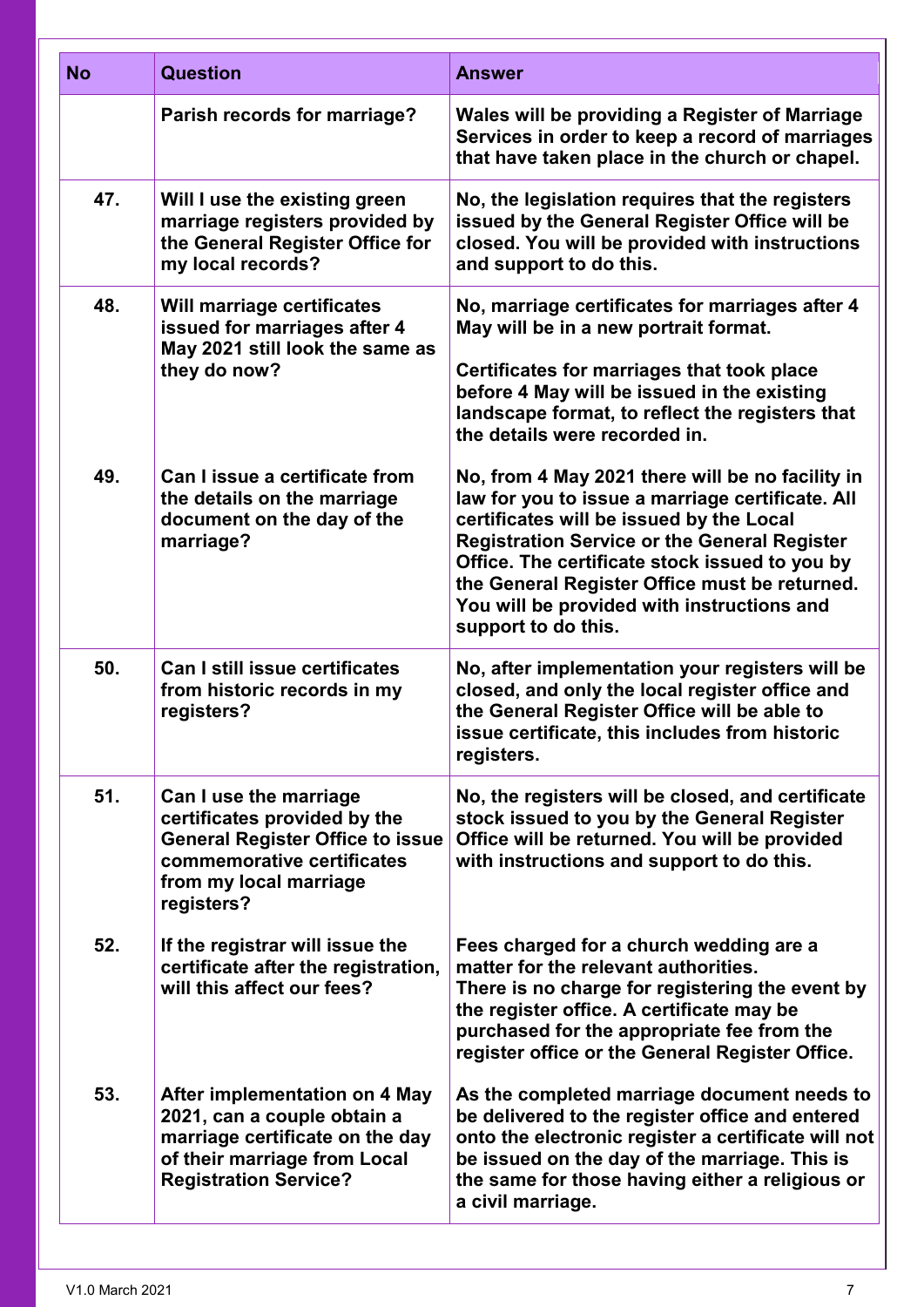| <b>No</b> | <b>Question</b>                                                                                                                    | <b>Answer</b>                                                                                                                                                                                                                                                                                                      |  |
|-----------|------------------------------------------------------------------------------------------------------------------------------------|--------------------------------------------------------------------------------------------------------------------------------------------------------------------------------------------------------------------------------------------------------------------------------------------------------------------|--|
| 54.       | How will a couple obtain a<br>marriage certificate?                                                                                | They will contact the register office or the<br><b>General Register Office direct to purchase a</b><br>certificate.                                                                                                                                                                                                |  |
| 55.       | How long will a couple have to<br>wait to obtain a marriage<br>certificate?                                                        | The registration by the register office will be<br>made by the 7 <sup>th</sup> day after the marriage<br>schedule is received at the register office.<br>A certificate will be available after this time,<br>though local arrangements for issuing of<br>certificates will also be factored into the<br>timescale. |  |
| 56.       | If a couple wants a certificate<br>from a church marriage 5 or 6<br>years ago what can we do?                                      | If the certificate is for issue on or after 4 May<br>2021, the couple must contact the local<br>register office or the General Register Office to<br>obtain the certified copy. You are not<br>authorised to issue certificates from this date.                                                                    |  |
| 57.       | Is posting out such an<br>important document safe and<br>secure?                                                                   | Yes, the registration service and the General<br>Register Office already use a postal system to<br>provide certificates to customers.                                                                                                                                                                              |  |
|           | Return of the marriage document and marriage schedule                                                                              |                                                                                                                                                                                                                                                                                                                    |  |
| 58.       | Do I have to take the completed<br>marriage document or marriage<br>schedule to the register office<br>on the day of the marriage? | No, the law requires it must be submitted for<br>registration to the Local Registration Service<br>within 21 days of the marriage.                                                                                                                                                                                 |  |
| 59.       | Who is responsible for taking<br>the completed marriage<br>document to the register office<br>after the marriage?                  | It is the responsibility of the officiating clergy<br>to return the completed marriage document /<br>marriage schedule to the register office within<br>21 days of the marriage, for the registration to<br>take place.                                                                                            |  |
| 60.       | If I have outstanding quarterly<br>returns, do I have to complete<br>them?                                                         | Yes, you are required to complete all<br>outstanding quarterly returns and submit them<br>as per the current process for any marriages<br>which take place up-to and including 3 May<br>2021. You will receive the appropriate fee.                                                                                |  |
| 61.       | Will I still need to complete<br>quarterly returns after the<br>implementation of marriage<br>schedule system?                     | No, as you will no longer be registering the<br>marriage, you are not required to complete<br>quarterly returns for marriages taking place<br>after 4 May 2021.                                                                                                                                                    |  |
| 62.       | How will the LRS ensure all the<br>Anglican marriages that have<br>taken place have been<br>registered?                            | There will be a reconciliation system in place<br>between the local churches and the LRS to<br>ensure marriage documents have been<br>returned and registrations are complete.                                                                                                                                     |  |